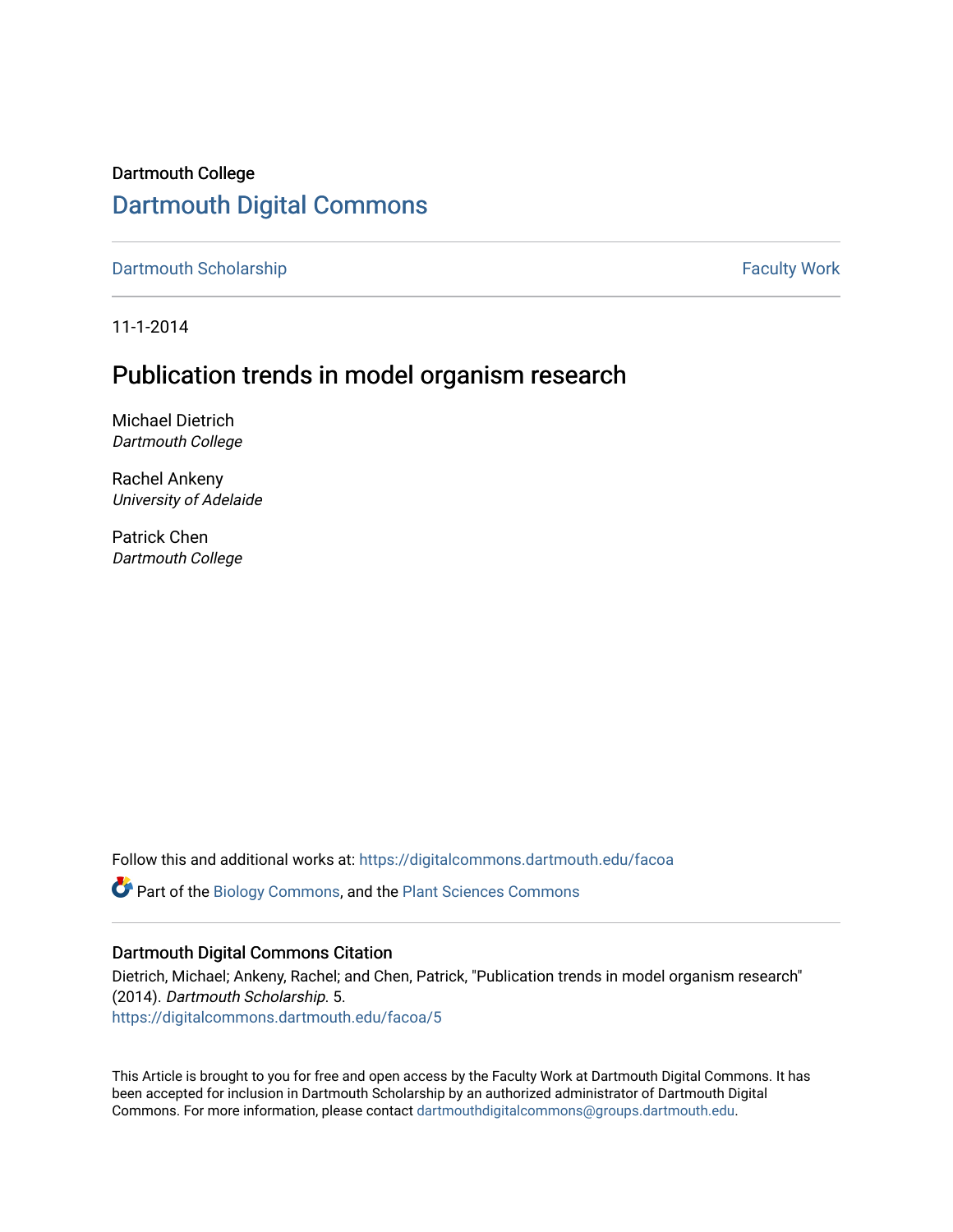# Publication Trends in Model Organism Research

Michael R. Dietrich,\*<sup>1</sup> Rachel A. Ankeny,<sup>†</sup> and Patrick M. Chen\*

\*Department of Biological Sciences, Dartmouth College, Hanover, New Hampshire 03755 and †School of History and Politics, The University of Adelaide, Adelaide, South Australia 5005, Australia

ABSTRACT In 1990, the National Institutes of Health (NIH) gave some organisms special status as designated model organisms. This article documents publication trends for these NIH-designated model organisms over the past 40 years. We find that being designated a model organism by the NIH does not guarantee an increasing publication trend. An analysis of model and nonmodel organisms included in GENETICS since 1960 does reveal a sharp decline in the number of publications using nonmodel organisms yet no decline in the overall species diversity. We suggest that organisms with successful publication records tend to share critical characteristics, such as being well developed as standardized, experimental systems and being used by well-organized communities with good networks of exchange and methods of communication.

BY the end of the 20th century, "model organisms" were **D** one of the centerpieces of biomedical research. Or so goes the usual narrative (Davis 2004). The historical origins of the term model organism are difficult to trace, but it is clear that the concept of a model organism took a firm hold in the 1960s and 1970s in part due to the rise of the techniques of molecular biology. The development of experimental systems around organisms, such as Drosophila, mice, and maize, has an even longer history in genetic research (Kohler 1994; Rader 2004), and it is defensible to claim that the concepts associated with model organisms long predate the actual use of the terminology. Contemporary model organisms tend to be species (or, more precisely, strains of these species) that are relatively simple and hence experimentally tractable. They were developed as resource materials in order to study particular biological phenomena exhaustively or in great detail, usually including genetic and developmental processes. Although in many cases the organism under study was of interest in its own right to those who did research with it, the underlying expectations were that discoveries made in these organisms would be useful or in some sense applicable for understanding other organisms, including humans, or even fundamental mechanisms shared by many or all living entities. (For an overview of this history and of the concept of a model organism, see Ankeny and Leonelli 2011, as well as earlier commentaries in Gest 1995; Ankeny 2001a.)

doi: 10.1534/genetics.114.169714

Some model organisms were selected because a certain subsystem or process was particularly accessible in the given species, such as the development of the nervous system in the nematode Caenorhabditis elegans (de Chadarevian 1998; Ankeny 2000, 2001b); others because techniques and information were already available from previous research work, for example, Drosophila melanogaster (Kohler 1994; Weber 2007), various mouse and rat strains (Rader 2004; Logan 2002, 2005; Leonelli et al. 2014); and still others such as zebrafish were chosen explicitly to be developed in detail although they had not previously been extensively studied (Grunwald and Eisen 2002). The criteria usually cited as justifying the use of some species as a model organism include a rapid life cycle that permits the growth of large populations in short periods of time and increases the likelihood of spontaneous genetic mutations, relatively simple reproductive cycles and genomes, and relatively small body sizes and physical robustness under laboratory conditions, such that large, standardized populations can be bred and maintained. A wide range of organisms were utilized to investigate fundamental biological processes during the 20th century, but it was not until the planning and implementation of the genome mapping and sequencing projects of the 1990s that a canonical set of model organisms was named by the National Institutes of Health (NIH)for biomedical research (NIH 1999).

The designation of a relatively limited set of organisms as model organisms by the NIH has proven controversial in some quarters. For instance, critics argue that many of these model organisms were chosen without attention to phylogenetic

Copyright © 2014 by the Genetics Society of America

<sup>&</sup>lt;sup>1</sup>Corresponding author: Department of Biological Sciences, Dartmouth College, Hanover, New Hampshire 03755. E-mail: [michael.dietrich@dartmouth.edu](mailto:michael.dietrich@dartmouth.edu)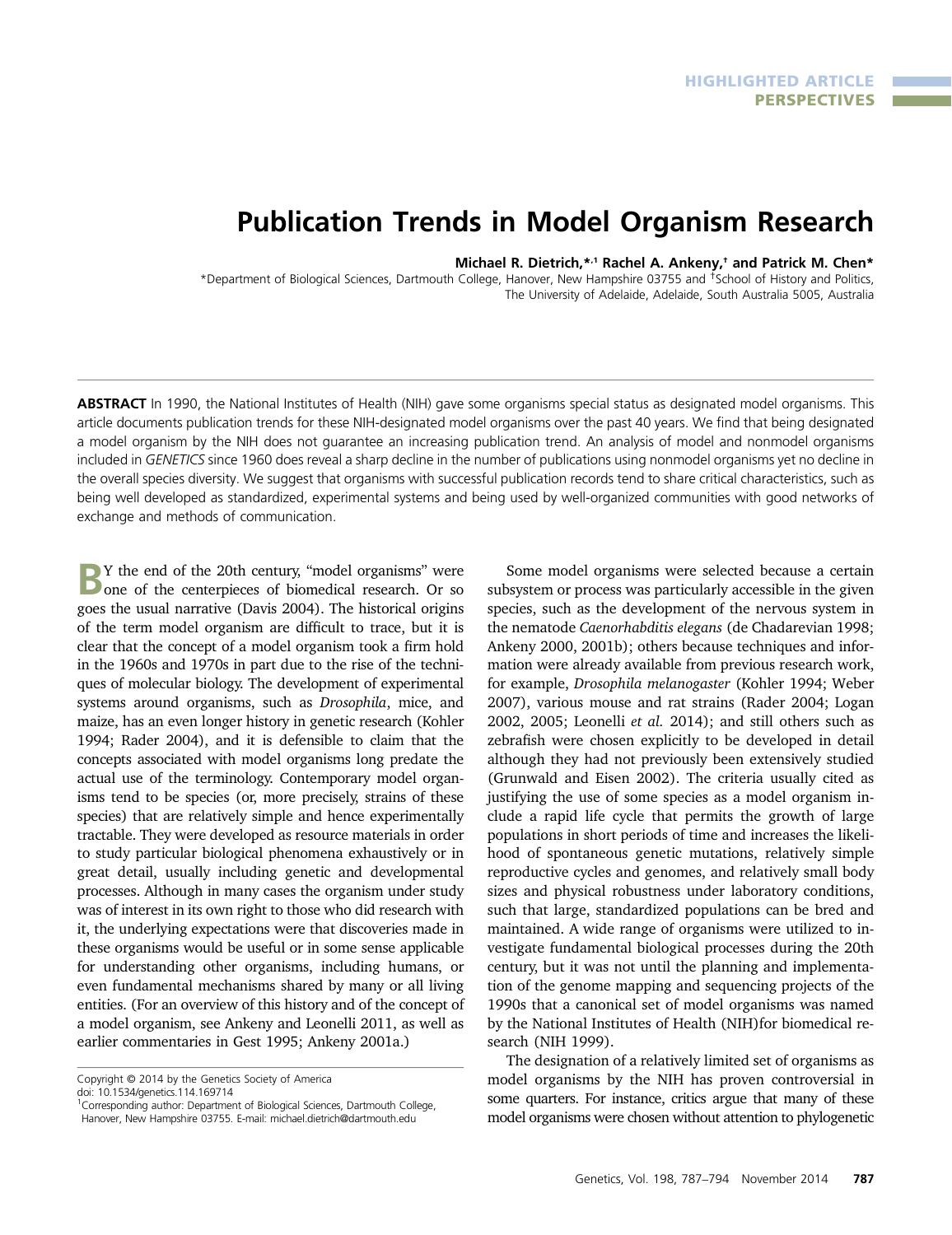similarities and based on assumptions of conservation of various processes that were not warranted given the available evidence. They question the built-in assumptions of universality (or near universality), which they claim led to a lack of focus on variation and relatively little comparative work, as well as limitations on the study of development in it own right as well as in the context of evolution (e.g., Bolker 1995, 2012; Gest 1995; Jenner and Wills 2007; Gilbert 2009; Sedivy 2009; Sommer 2009; for a historical perspective, see Laubichler and Geison 2001). Further, the very processes that contribute to the standardization of model organisms within the laboratory, in fact, may render them insensitive to environmental variation and hence atypical in a problematic sense. Therefore, these skeptics censure research centered on model organisms for placing undue emphasis on molecular-level processes and paying inadequate attention to higher-level environmental and other epigenetic factors. In addition, disputes have occurred between the communities who work on particular model organisms as to what constitutes success or effectiveness in model organism research. Members of the wider biological community, particularly those who do not work on one of the NIH-designated model organisms, have complained about the "swamping out" of basic biological research due to the funneling of grant monies into research on these organisms (cf. Davies 2007, whose analysis shows no dominance of particular organisms within certain publications in developmental biology), while advocates of model organism approaches (e.g., Ledford 2010) note that continued funding is necessary to achieve the long-term goals inherent in this type of research.

Against the backdrop of this history, we set out to analyze publication trends in biological research using the organisms included on the NIH canonical list of model organisms as compared to other organisms. We focus on publications because these data are publicly accessible and fairly straightforward to analyze, once the onerous task of gathering the data is completed. Our goal was to elicit broad, general trends of publication, to map these trends onto more general historical trends in the lives of these model organisms. Such an investigation is useful for several reasons. First, it provides concrete data regarding the growth of model organism research over the past century. Second, it permits the identification of points in time when organisms become more or less successful, at least in terms of the quantity of literature published, arguably an important measure of success of a research community. Finally, it allows us to begin to assess the impacts of the NIH endorsement of particular organisms as model organisms.

## Publication Trends for NIH-Designated Model Organisms

We initially extracted publication information from publicly available databases that have been developed within each organism-based community, as we thought it reasonable to

assume that what was included in these databases reflected what the community considered to be "its" research. Within these databases, we excluded a range of publications that we concluded did not fit the conventional definition of research, including abstracts, dissertations, personal communication, supplemental material, letters, poems, book reviews, and sequence accessions. We are well aware that publishing norms may differ from community to community, and it was impossible to control for differential community norms in terms of the types of data published, the frequency with which investigators published, the quantity of data published (e.g., all articles regardless of length and content were counted as the same), data held back or only published electronically, and so on. However, it quickly became apparent that different databases used different procedures for collecting publication data and that a variety of types of publications were included. C. Robertson McClung published a publication chart that one of us (M.R.D.) prepared for Drosophila, Arabidopsis, maize, and rice using the research articles collected in databases for each organism: Drosophila, FlyBase, [http://www.](http://www.flybase.org)flybase.org; Arabidopsis, The Arabidopsis Information Resource, [http://](http://www.arabidopsis.org/index.jsp) [www.arabidopsis.org/index.jsp;](http://www.arabidopsis.org/index.jsp) maize, Maize Genetics and Genomics Database, <http://www.maizegdp.org/>; rice, Oryzabase, [http://www.shigen.nig.ac.jp/rice/oryzabase/top/](http://www.shigen.nig.ac.jp/rice/oryzabase/top/top.jsp) [top.jsp](http://www.shigen.nig.ac.jp/rice/oryzabase/top/top.jsp) (McClung 2008a,b). However, MaizeGDB and the Maize Genetics Executive Committee (2008) responded that the data on maize underestimated maize publications because they had stopped curating publications in 2003. The rice data were also reported to be an underestimate. McClung withdrew both maize and rice from the figure in the online ASPB News (MaizeGDB and the Maize Genetics Executive Committee 2008).

Moreover, curatorial standards for references in these databases are not standardized and so comparisons across these databases must be treated with caution. The Biocurator Discussion Wiki (2014) had been urging journal editors to ask for organism data to help standardize reporting of organism use. Thus, to compare trends across organisms using the same standards for reference curation, we searched titles in Web of Science for each organism using the expanded science database. This title search returned fewer publications per year than those reported in the organism databases. Expanding the search within Web of Science to search by the topic category produces many more results, but the data contain a substantial jump in publication numbers in 1992 when Web of Science began to include abstracts. Searching by title circumvents this artifact of the database. So, while title searches underreport the actual number of publications using model organisms, they are the only way of obtaining a consistent result from the Web of Science database.

Data for our analysis of publication trends was extracted from ISI Web of Knowledge: Science Citation Index Expanded (SCI-EXPANDED) 1900–present using a title search. All searches were conducted on August 15, 2010 and August 1, 2014. Search terms were as follows: rat (rat or Rattus or Rattus rattus), mouse (mouse or Mus musculus or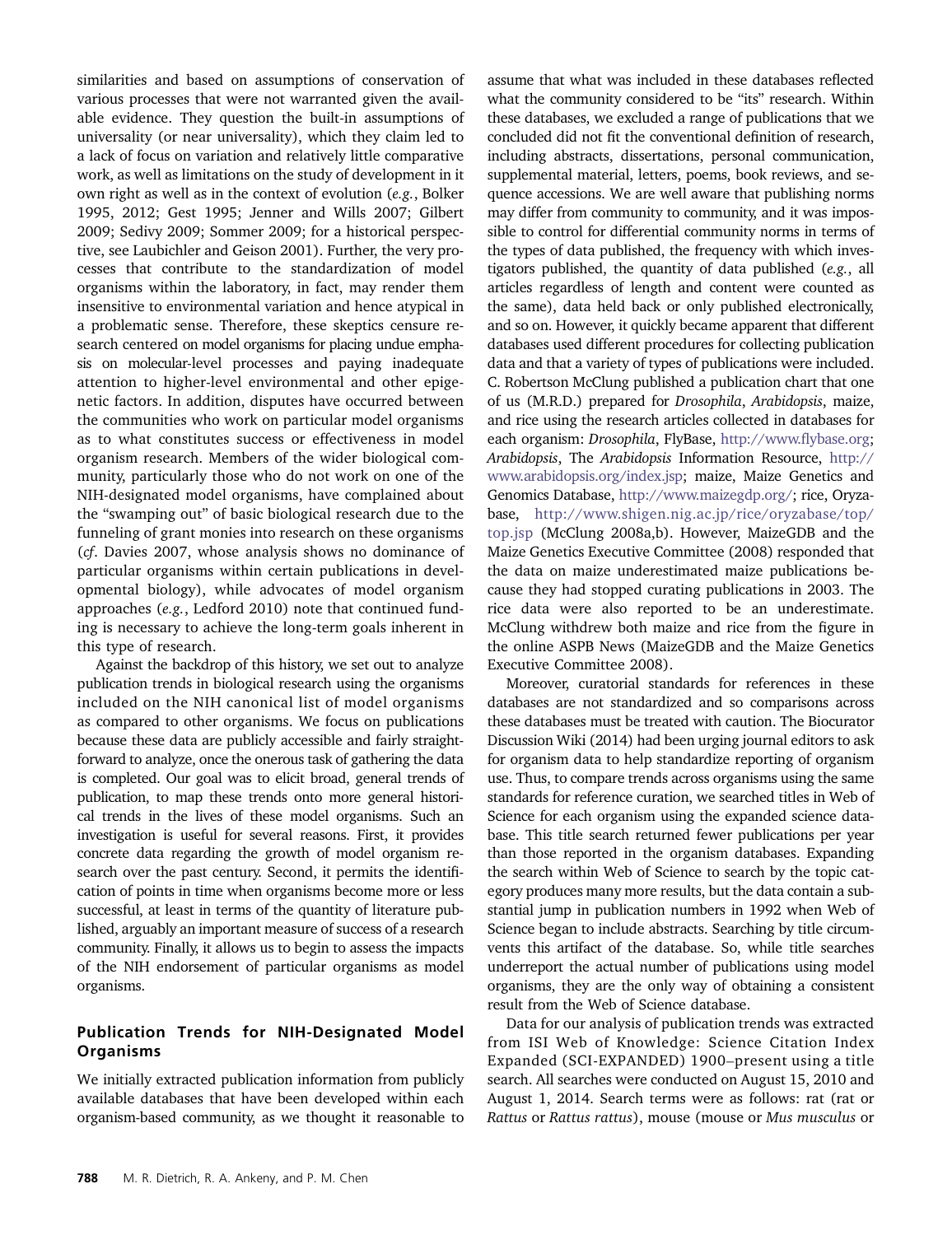M. musculus), Drosophila (Drosophila), Arabidopsis (Arabidopsis), chicken (chicken or Gallus or Gallus gallus or G. gallus), zebrafish (zebrafish or Danio rerio or D. rerio), Saccharomyces cerevisiae (Saccharomyces cerevisiae or S. cerevisiae), Xenopus (Xenopus), Schizosaccharomyces pombe (Schizosaccharomyces pombe or S. pombe), Neurospora (Neurospora or Neurospora crassa or N. crassa), Daphnia (Daphnia), C. elegans (Caenorhabditis elegans or C. elegans), and Dictyostelium (Dictyostelium discoideum or D. discoideum).

Comparison of the publication trends over the past 30 years reveals that the mammalian NIH-designated model organisms (rat and mouse) have dominated biological research publications (see Figure 1). They begin to diverge from the other organisms in the 1940s; rat in particular begins to grow very rapidly in the 1950s and 1960s. As other model organisms have begun to be used in the past 20 years, the number of rat publications has declined, although it still has the highest publication rate. The data more generally reveal that there are greater numbers of research publications on those higher-level organisms that prima facie are more analogous to human beings, which is not surprising against the backdrop of a contemporaneous push toward more translational research.

Newer experimental organisms among those designated as NIH-model organism, such as Arabidopsis, zebrafish, and C. elegans, have shown dramatic increases in relatively short periods of time. The average rate of growth across all publications in the Science Citation Index Expanded database between 1997 and 2006 was 2.7% (Larsen and Von Ins 2010).<sup>1</sup> During the same time period, organisms, such as Arabidopsis, zebrafish, and C. elegans, had publication growth rates of 160, 236, and 149%, respectively. Based on the timing of these increases in publication rates, it is clear that many of these have been more successful in terms of publications after being named as formal model organisms by NIH. In the case of Arabidopsis, this may be the result of an infusion of funding from the National Science Foundation (NSF), which has allowed the development of numerous resources essential to supporting model organism research, such as cyberinfrastructure and strain centers (see below for further discussion, and Leonelli 2007a,b; Leonelli and Ankeny 2011; Leonelli and Ankeny 2012; Leonelli and Ankeny 2013).

However, becoming a designated model organism does not guarantee a rise in publications. Xenopus has been in a declining trend since the late 1990s; its average growth rate between 1997 and 2006 is  $-29\%$ . S. pombe, Neuropora, Dictyostelium, and even S. cerevisiae have been either relatively constant or declining in terms of rates of publication since being designated model organisms by the NIH in its 1999 Non-Mammalian Model Organisms conference and report (National Institutes of Health 1999). Merely designating something as a model organism is neither necessary nor sufficient for achieving high rates of publication, one of marks of success of such research.



Figure 1 General publication trends for NIH-designated model organisms, 1960–2010. (A) Numbers of publications per year by organism. (B) Numbers of publications per year without trends for rat and mouse.

#### Comparing Model and Nonmodel Organism Research

While designation by the NIH as a model organism does not consistently guarantee the same level of publication success, it may still provide a bump relative to organisms not designated as models by the NIH. To assess the relative standing of model and nonmodel organisms, we compared publication trends in Genetics. With limited space and high standards, publication in Genetics was necessarily competitive. To borrow terminology from ecology, did the designation of certain organisms as NIH model organisms lead to the competitive exclusion of research on other organisms (at least in the pages of Genetics)?

To contrast publication trends, we tabulated the organisms used in articles published in the journal Genetics every 5 years from 1960 to 2010. Every journal article in the sampled issue was read to determine which organisms had been used. Each organism was listed on our spreadsheet, and a tally of uses per year was tabulated. Organisms were sorted according to whether they appeared on the NIH-designated model organism list, which includes Drosophila, mice, rat, chicken, S. cerevisiae, S. pombe, C. elegans, Daphnia, Xenopus, zebrafish, Neurospora, and slimemolds (see Figure 2.).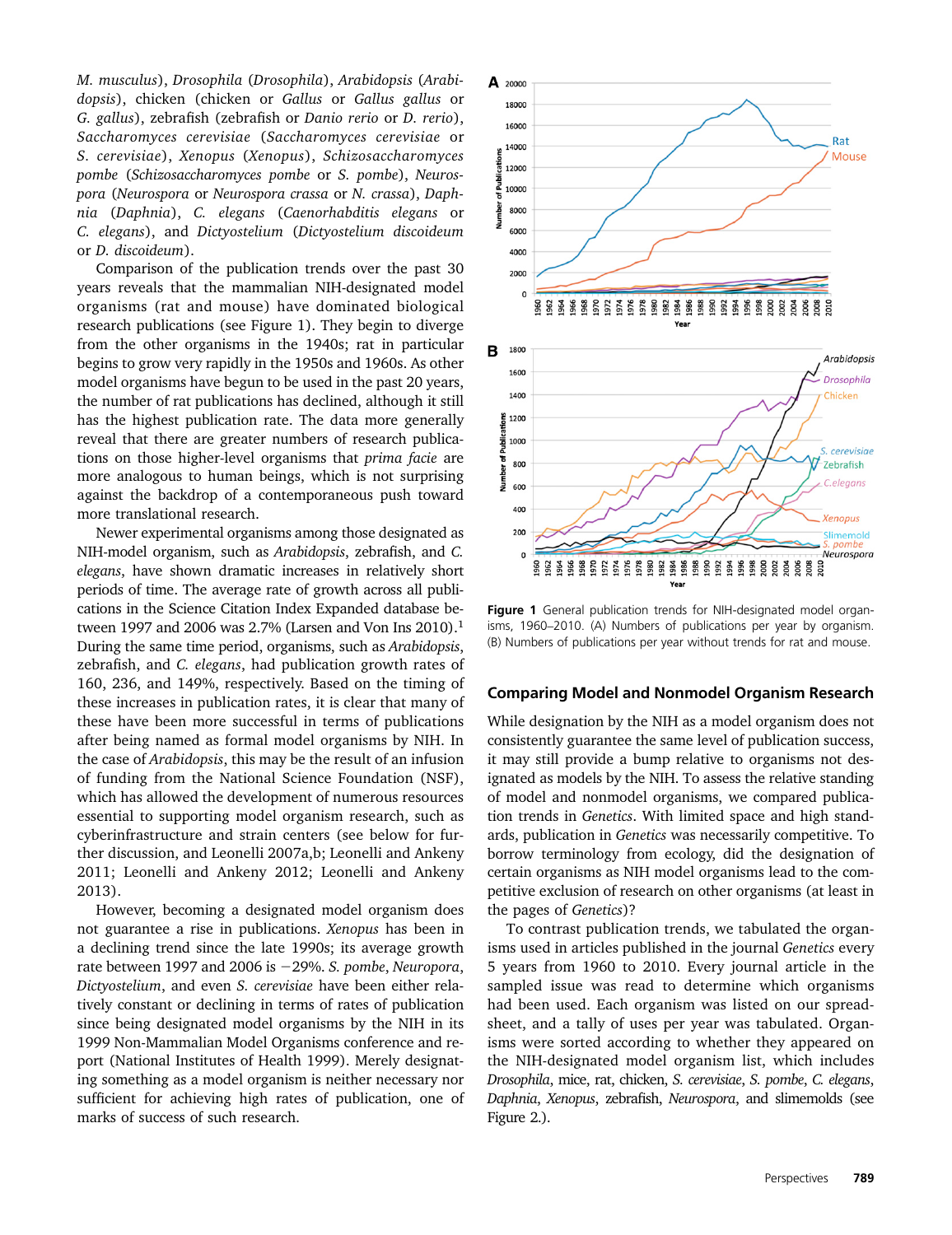

Figure 2 Proportion of publications for NIH-designated model and other organisms in Genetics, 1960–2005.

Our analysis reveals that since around 1990 there has been a substantial and consistent difference in the proportion of articles using NIH-model and nonmodel organisms. Approximately 75% of the articles used NIH-designated model organisms, while  $\sim$ 25% used other organisms. Looking back, however, it is clear that this was not always so. Throughout the 1960s and into the 1970s, the proportion of publications with those later designated by NIH as model organisms and those that were not was almost 50:50. This approximate balance begins to shift dramatically by 1975, when there are 38 more publications using what became NIH-designated model organisms and a decline in publications with other species of organisms. The increase in publications focused on NIHdesignated model organisms occurred mainly as a result of a large increase in publications using yeast. The consistent divergence in the proportion of publications certainly speaks to the relative success of what became the NIH-designated model organisms, but the steady presence of other species of organisms does not support claims about the competitive exclusion of non-NIH-designated model organisms from publications in Genetics.

While articles on non-NIH-designated model organisms continued to grace the pages of Genetics in the period analyzed here, we wished to investigate whether their scarcity corresponded with a reduced representation of biological diversity in the journal. To quantify the diversity of species of organisms used in articles published in Genetics between 1960 and 2005, we modified measures of species richness and diversity utilized in ecology. Where ecologists calculate species richness and diversity in a geographic area, we calculated organism richness and diversity present in a year of publications in Genetics. For present purposes, species richness (R) is the total number of different organisms used in the articles in Genetics that year. While richness captures the change in number of different species used, diversity captures the relative abundance of each species. We calculated species diversity using Simpson's diversity index,

$$
D_s=1-\bigg(\frac{\sum n(n-1)}{n(n-1)}\bigg),
$$

where N is the total number of organisms, and  $n_i$  is the number of individual organisms within each type (Simpson 1949). The value of  $D_s$  ranges from 0 to 1. Higher values of  $D<sub>s</sub>$  reflect higher diversity. This index can be interpreted as the probability that two organisms will be selected from different species when drawn randomly from publications in a given year of Genetics. (It is critical to note that "diversity" in this sense does not incorporate any measure of representativeness in biological terms, and hence this measure does not provide data relevant to the key criticisms of those who question the relevance of model organisms for work in evo-devo, which were discussed previously. This measure of diversity is relative only to the species in the sample from Genetics, which is clearly far from representative of the actual biodiversity present in the world.)

Even when non-NIH designated model organisms represented  $\sim$ 25% of the publications in Genetics, they still had a higher species richness than model organism species (see Figure 3). There were more non-NIH designated model species included in the journal than there were NIH-designated model species. The rise of model species richness reflects the inclusion and rise of newly developed model organisms, such as Arabidopsis. Similarly, the diversity of non-NIH designated model organisms is consistently high. While some nonmodel species, such as maize and Escherichea coli, had relatively high number of publications per year in Genetics, most nonmodel organisms were represented in fewer than two or three publications per year. The resulting evenness of the distribution of organisms across species produced a high diversity index. The consistently lower diversity index for NIH-designated model organisms reflects the dominance of publications featuring Drosophila and S. cerevisiae (see Figure 4). The recent rise in the number of publications for C. elegans, zebrafish, and Arabidopsis resulted in the rise in the diversity index for model organisms since 1990. Overall, the number of species represented in the pages of Genetics has increased since 1990, after a period of decline during the 1970s and 1980s. The number of NIH-designated model species has generally increased since 1990, but most of the increase in species richness is the result of the inclusion of publications using non-NIH-designated model species. So, even as the proportion of articles utilizing organisms not designated as models by the NIH hovers  $\sim$ 25%, the number of these species represented in those pages has increased. Part of the rise in species richness is the result of more articles being published per year in Genetics. When species richness is represented proportionally, non-NIH-designated model organisms represent 85% of the total species richness in 1960, but that number drops to 75% by 1965, moving between a low of 70% in 1980 and high of 80% in 2010. Overall, then, the 25% of the publications that include nonmodel organisms account for  $\sim$ 75% of the species richness in Genetics. Nonmodel organisms have not been excluded,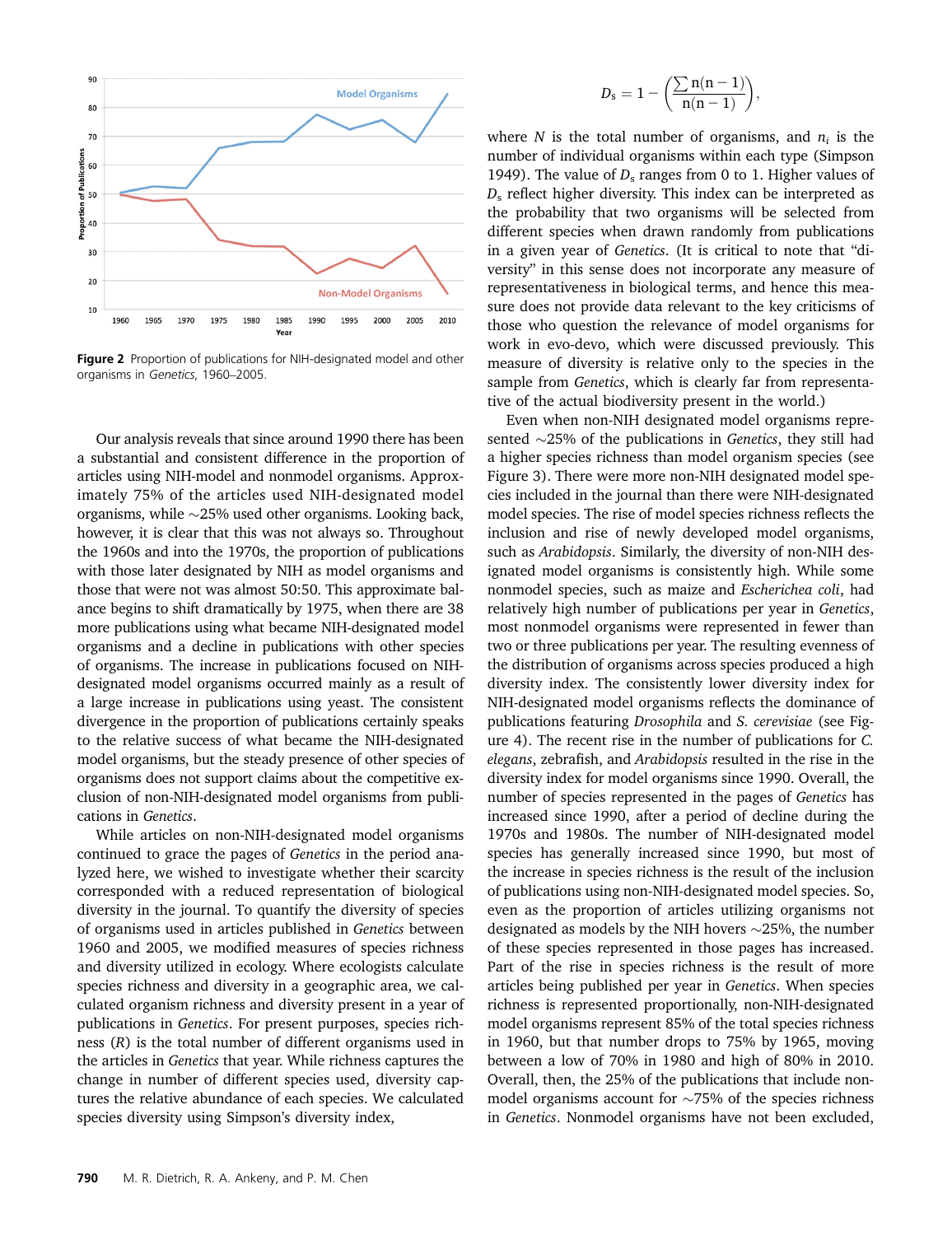

Figure 3 Species richness and diversity in Genetics, 1960– 2010. (A) Species richness measured every five years from 1960 to 2010 for NIH-designated model and nonmodel organisms. (B) Species diversity measured every 5 years from 1960 to 2010 for NIH-designated model and nonmodel organisms.

although their proportion has declined, and the number of species represented in its pages in 2010 exceeded that of 1960. Yet, the fact remains that NIH-designated model organisms occupy the vast majority of articles in Genetics.

#### Behind the Trends

No simple set of causes is available to explain the complex factors and circumstances underlying trends noted during 50 years of research in biology, or even within that biological research that happened to be published in Genetics. We have shown that NIH designation, for instance, does not seem to have a consistent effect on publication rates, contrary to many claims by critics. This does not mean that it has had no effect, but simply that it did not have the same impact on every designated organism. In addition to NIH designation, a number of other factors may have informed the publication trends for different model organisms and certain non-NIHdesignated model organisms, particularly those that have been more successful. These explanatory factors include funding levels within the United States and globally, from public agencies, private foundations, and industry; the relative standardization of the organism and other experimental factors; the degree of community organization including organism-specific societies, conferences, and training courses, the creation of stock centers, organism databases, and other networks of exchange and communication, in concert with the size of the community and its relative maturity; and having an available genome sequence or sequences. Our analysis has necessarily been limited, as we have focused on publication as a proxy for success. Tracing a detailed history of each of these factors is a task for future research, but we offer some brief examples to illustrate how these factors may have operated.

Gone are the days when Thomas Hunt Morgan could start a Drosophila lab with old milk bottles and a bunch of bananas (Kohler 1994). Today funding is essential for biological research, and funding levels can have a considerable impact on research outputs for any given organism. The impact of funding on model organisms is most obvious in the case of Arabidopsis. Using the NSF's reported data, we compared funding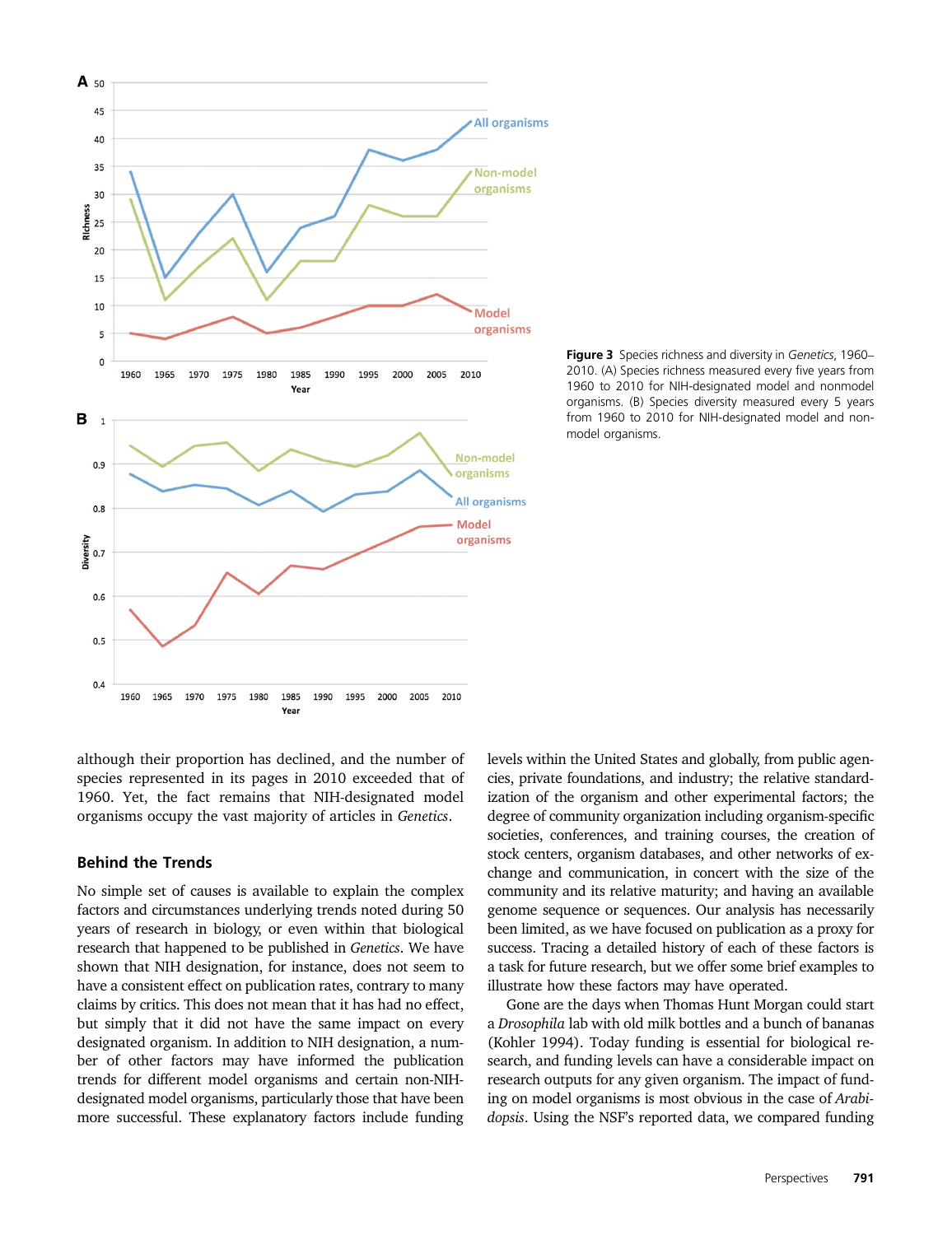

Figure 4 Number of publications for NIH-designated model organisms in Genetics, 1960–2010.

levels per organism at 5-year intervals. In 1995, Arabidopsis research received \$10.3 million in funding. By 2000, NSF funding for Arabidopsis rose to \$67 million and by 2005, \$87.1 million. Publications using Arabidopsis rose dramatically from 814 in 2000 to 3481 in 2010. No other organism showed such a sharp rise in publication numbers. Using funding data from the NIH Reporter database, we found a similar pattern for correlated funding and publication increases in zebrafish and C. elegans. NIH funding for zebrafish rose from \$57.2 million in 2005 to \$353.6 million in 2010, while publications in the same interval increased from 214 to 834. In C. elegans, NIH funding climbed from \$93.7 million in 2005 to \$264 million in 2010 with publications increased from 392 to 803 in the same period. Other funders also likely contributed, including non-U.S. sources, although our analysis documents that the NIH dominates funding of organismal research in the period examined. While it should not be surprising that funding is correlated with published results, funding levels are not the only factor influencing publication rates.

Model organism research also has depended critically on building infrastructure around each model organism, including both stock/strain centers and cyberinfrastructure, such as community databases for communication of results within and across communities of researchers. Many of the NIHdesignated model organisms had received funding to support "community resources" such as stock centers (e.g., C. elegans and Arabidopsis) and community databases such as FlyBase, The Arabidopsis Information Resource (TAIR), and WormBase (Leonelli and Ankeny 2012). Organismal standardization was a vital aspect of these community-building resources by allowing materials and techniques to travel with some security. Standardization of organisms is a multifaceted process that creates and documents stable features of different strains (see Ankeny 2000). For organisms, such as Drosophila, which arose as an experimental system for genetic research, standardization included the documentation of mutants, special experimental lines, and techniques for everything from building growth

chambers to mixing fly food (Kohler 1994). For organisms used in developmental work, such as the chicken, documenting the normal stages of development was essential for clear communication among researchers (Hamburger and Hamilton 1951). Without cyberinfrastructure and communal access to standardized specimens, the exchange of information about model organisms and their use for comparative purposes would be impossible to realize on the appropriate scale, given the large-scale integrative goals of many contemporary biological research programs (Leonelli and Ankeny 2012). Due to their capacities for bringing results, people, and specimens together, community databases and stock centers have come to play crucial roles in defining what counts as knowledge of organisms in the postgenomic era (Rosenthal and Ashburner 2002). Those who participate actively in model organism communities are expected to contribute material to the stock centers, support the community databases by providing data and other information, and perhaps even assist in the curation of such databases, in exchange for being critically dependent on the specialized information and resources available through the database and the strain center (on these processes in Arabidopsis, see Leonelli 2007a,b).

Training biologists to use and contribute to community resources is also a central feature of successful organismal communities. In the case of research on yeast (S. cerevisiae), the Cold Spring Harbor (CHS) courses played a pivotal role in popularizing the routine usage of yeast. The first yeast course began in 1970 and built off the tradition of phage genetics at Cold Spring Harbor (Hall 1993). The summer yeast courses led to the Molecular Biology of Yeast Meetings, the first with 166 members in 1976. Attendance at the meetings was, from the start, well represented by major molecular biology labs and alumni of the phage and yeast courses, with an impressive doubling of attendance every year. The meetings adopted an egalitarian approach, replicating the model used in phage conferences in which abstract submission was open and all talks were limited to an allotted time (Hall 1993). Both the course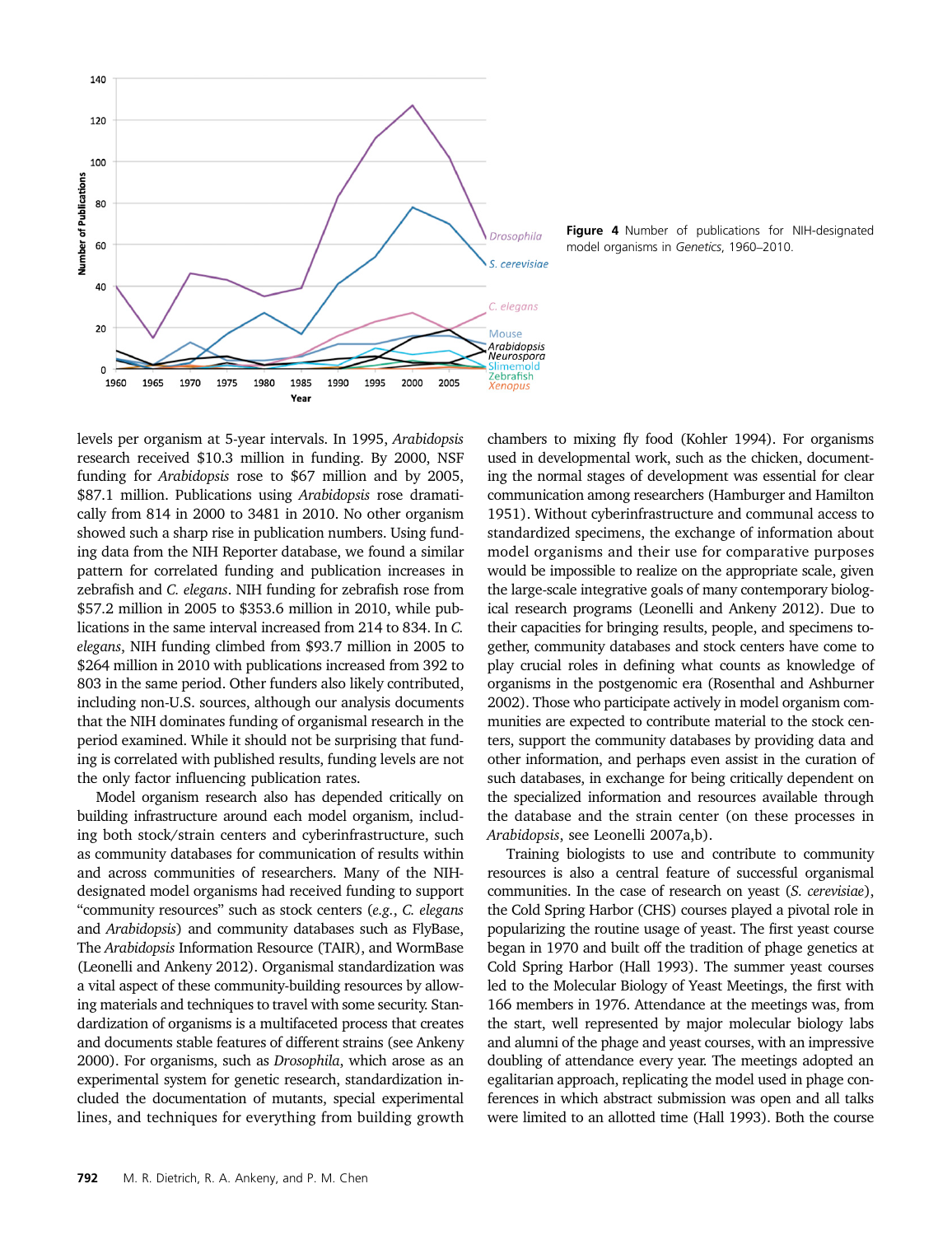and the conference helped create a sense of community that helped establish yeast as a model organism in the 1990s.

### Conclusion

A select group of model organisms were designated by the NIH as part of the push toward the Human Genome Project. Each of the initial NIH-designated model organisms was slated to have its genome sequenced. Each of the organisms selected in both phases of the NIH process had a history of research success and a developed community with shared resources that supported research. An available genome sequence was understood as a valued resource that made these organisms amenable to analysis with a growing body of tools and techniques. Indeed, within the Xenopus community, their 2009 white paper acknowledged the "substantial and continuing" investment by the NIH ("427 grants for a total cost of \$127,583,776 for FY08 and FY09"), but noted that "Despite this investment in individuals' research, the Xenopus community lacks many resources that are considered entirely essential for other model systems, including a complete genome sequence, stock and training centers, and a comprehensive model organism database" (Xenopus Community White Paper 2009, their emphasis). The Xenopus community now enjoys these resources with its research and training center at the Marine Biological Laboratory at Woods Hole. However, for our purposes, what is significant about their 2009 statement is its identification of a combination of factors essential for success as a model organism system. According to them, publication success depends on funding, combined with informatics resources (genomic and otherwise), stock centers for the distribution of material, and training centers. To this list of requirements for success, we would add standardization of the organism and associated techniques, as well as community-based mechanisms that promote communication and create a sense of an organism-centered scientific community. In the end, publication success for any organism, model or otherwise, depends critically on the social and scientific organization of research as much as designation by the NIH as a canonical model organism, the biology of the particular organism, or even levels of funding.

#### Acknowledgments

We are grateful for the constructive commentary provided by C. Robertson McClung, James Collins, and participants in the Model Organism Workshop hosted by Jason Robert, as well as for advice on trends associated with Arabidopsis and general feedback from Sabina Leonelli.

#### Literature Cited

- Ankeny, R. A., 2000 Fashioning descriptive models in biology: of worms and wiring diagrams. Philos. Sci. 67: S260–S272.
- Ankeny, R. A., 2001a Model organisms as models: understanding the 'lingua franca' of the Human Genome Project. Philos. Sci. 68: S251–S261.
- Ankeny, R. A., 2001b The natural history of Caenorhabditis elegans research. Nat. Rev. Genet. 2: 474–479.
- Ankeny, R. A., and S. Leonelli, 2011 What's so special about model organisms? Stud. Hist. Philos. Sci. 42: 313–323.
- Biocurator Discussion Wiki, 2014 Available at: [http://wiki.](http://wiki.geneontology.org/index.php/BioCurator_Discussion_Topics) [geneontology.org/index.php/BioCurator\\_Discussion\\_Topics.](http://wiki.geneontology.org/index.php/BioCurator_Discussion_Topics) Accessed: June 18, 2014.
- Bolker, J., 1995 Model systems in developmental biology. BioEssays 17: 451–455.
- Bolker, J., 2012 Model organisms: there's more to life than rats and flies. Nature 491: 31–33.
- Davies, J. A., 2007 Developmental biologists' choice of subjects approximates to a power law, with no evidence for the existence of a special group of "model organisms." BMC Dev. Biol. 7: 40.
- Davis, R. H., 2004 The age of model organisms. Nat. Rev. Genet. 5: 69–76.
- de Chadarevian, S., 1998 Of worms and programmes: Caenorhabiditis elegans and the study of development. Stud Hist Phil Biol Biomed Sci 29: 81–105.
- Gest, H., 1995 Arabidopsis to zebrafish: a commentary on "Rosetta stone" model systems in the biological sciences. Perspect. Biol. Med. 39: 77–85.
- Gilbert, S., 2009 The adequacy of model systems for evo-devo: modeling the formation of organisms/modeling the formation of society, pp. 57–68, 155–169 in Mapping the future of biology, edited by A. Barberousse, M. Morange, and T. Pradeu. Springer, Dordrecht.
- Grunwald, D. J., and J. S. Eisen, 2002 Headwaters of the zebrafish: emergence of a new model vertebrate. Nat. Rev. Genet. 3: 717–723.
- Hall, M. N. (Editor), 1993 The Early Days of Yeast Genetics. Cold Spring Harbor Press, Cold Spring Harbor, NY.
- Hamburger, V., and Hamilton, H. L. 1951 A series of normal stages in the development of the chick embryo J. Morphol. 88(1): 49–92.
- Jenner, R. A., and M. A. Wills, 2007 The choice of model organisms in evo-devo. Nat. Rev. Genet. 8: 311–319.
- Kohler, R., 1994 Lords of the Fly: Drosophila Genetics and the Experimental Life. Univ. of Chicago Press, Chicago.
- Larsen, P. O., and M. von Ins, 2010 The rate of growth in scientific publications and the decline in coverage provided by Science Citation Index. Scientometrics 84: 575–603.
- Laubichler, M. D., and G. Geison, 2001 The varied lives of organisms: variation in the historiography of the biological sciences. Stud. Hist. Philos. Biol. Biomed. Sci. 32: 1–29.
- Ledford, H., 2010 Plant biologists fear for cress project. Nature 464: 154.
- Leonelli, S., 2007a What is in a model?, pp. 15–36 in Modeling Biology: Structures, Behaviours, Evolution, edited by M. Laubichler, and G. B. Muller. MIT Press, Cambridge, MA.
- Leonelli, S., 2007b Growing weed, producing knowledge: an epistemic history of Arabidopsis thaliana. Hist. Philos. Life Sci. 29: 55–87.
- Leonelli, S., and R. A. Ankeny, 2012 Re-thinking organisms: the impact of databases on model organism biology. Studies in History and Philosophy of Biological and Biomedical Sciences 43: 29–36.
- Leonelli, S., and R. A. Ankeny, 2013 What makes a model organism? Endeavour 37: 209–12.
- Leonelli, S., R. A. Ankeny, N. C. Nelson, and E. Ramsden, 2014 Making organisms model human behavior: situated models in North American alcohol research, 1950–onwards. Sci. Context 27: 485–509.
- Logan, C., 2002 Before there were standards: the role of test animals in the production of scientific generality in physiology. J. Hist. Biol. 35: 329–363.
- Logan, C., 2005 The legacy of Adolf Meyer's comparative approach: Worcester rats and the strange birth of the animal model. Integr. Physiol. Behav. Sci. 40: 169–181.